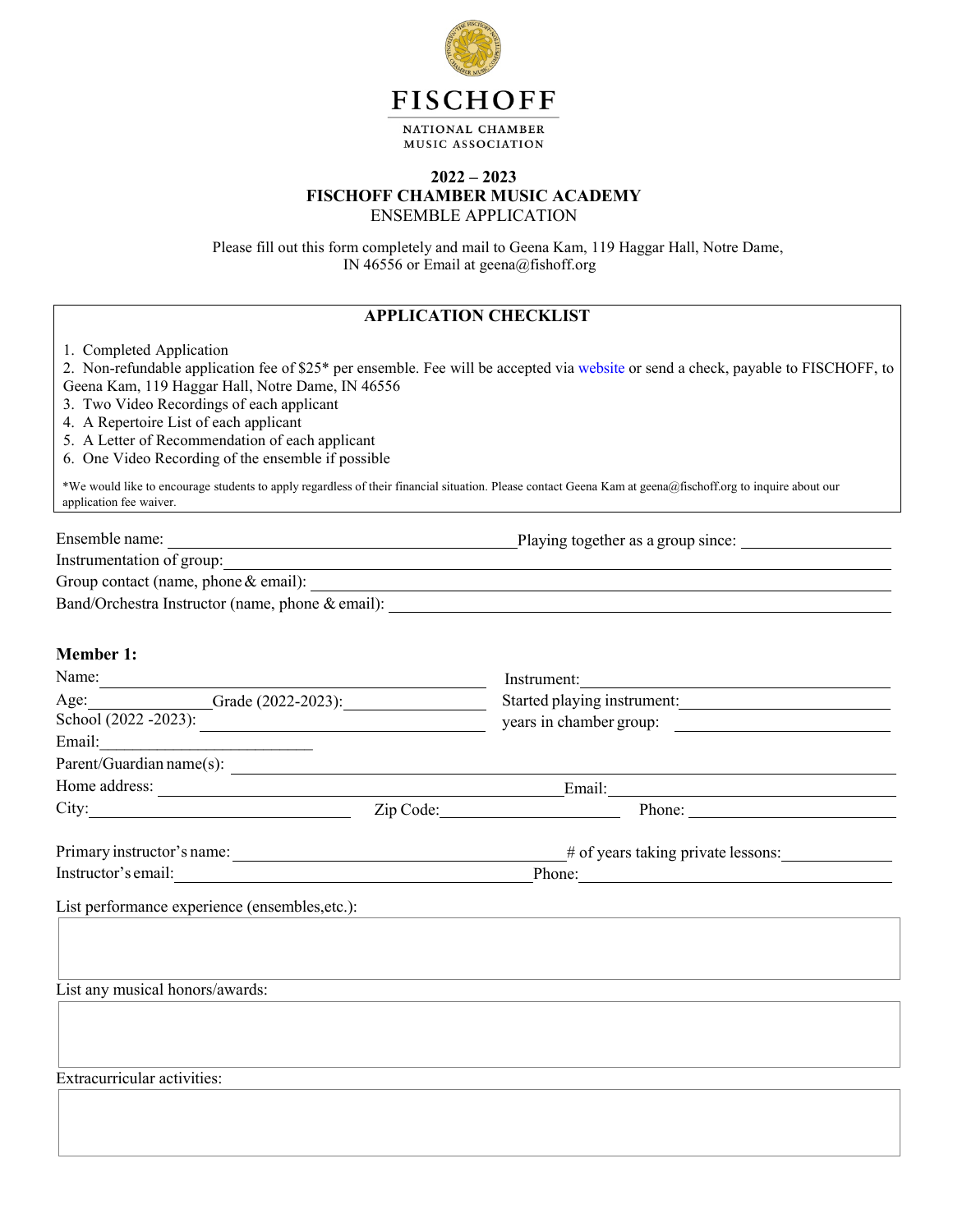# **Member 2:**

| Name:                                                                                                                                                                                                                          |                             | Instrument:                                                                                                                                                                                                                                                                                                                                       |
|--------------------------------------------------------------------------------------------------------------------------------------------------------------------------------------------------------------------------------|-----------------------------|---------------------------------------------------------------------------------------------------------------------------------------------------------------------------------------------------------------------------------------------------------------------------------------------------------------------------------------------------|
| Age: Grade (2022-2023):                                                                                                                                                                                                        | Started playing instrument: |                                                                                                                                                                                                                                                                                                                                                   |
| School $(2022 - 2023)$ :                                                                                                                                                                                                       |                             | Years in chamber group:                                                                                                                                                                                                                                                                                                                           |
|                                                                                                                                                                                                                                |                             |                                                                                                                                                                                                                                                                                                                                                   |
|                                                                                                                                                                                                                                |                             |                                                                                                                                                                                                                                                                                                                                                   |
|                                                                                                                                                                                                                                |                             |                                                                                                                                                                                                                                                                                                                                                   |
|                                                                                                                                                                                                                                |                             | City: $\frac{1}{\sum_{i=1}^{n} \sum_{j=1}^{n} \sum_{j=1}^{n} (1 - j)}$ $\sum_{i=1}^{n} \sum_{j=1}^{n} \sum_{j=1}^{n} (1 - j) \sum_{j=1}^{n} (1 - j) \sum_{j=1}^{n} (1 - j) \sum_{j=1}^{n} (1 - j) \sum_{j=1}^{n} (1 - j) \sum_{j=1}^{n} (1 - j) \sum_{j=1}^{n} (1 - j) \sum_{j=1}^{n} (1 - j) \sum_{j=1}^{n} (1 - j) \sum_{j=1}^{n} (1 - j) \sum$ |
|                                                                                                                                                                                                                                |                             |                                                                                                                                                                                                                                                                                                                                                   |
|                                                                                                                                                                                                                                |                             |                                                                                                                                                                                                                                                                                                                                                   |
|                                                                                                                                                                                                                                |                             |                                                                                                                                                                                                                                                                                                                                                   |
|                                                                                                                                                                                                                                |                             |                                                                                                                                                                                                                                                                                                                                                   |
| List performance experience (ensembles, etc.):                                                                                                                                                                                 |                             |                                                                                                                                                                                                                                                                                                                                                   |
|                                                                                                                                                                                                                                |                             |                                                                                                                                                                                                                                                                                                                                                   |
|                                                                                                                                                                                                                                |                             |                                                                                                                                                                                                                                                                                                                                                   |
| List any musical honors/awards:                                                                                                                                                                                                |                             |                                                                                                                                                                                                                                                                                                                                                   |
|                                                                                                                                                                                                                                |                             |                                                                                                                                                                                                                                                                                                                                                   |
|                                                                                                                                                                                                                                |                             |                                                                                                                                                                                                                                                                                                                                                   |
|                                                                                                                                                                                                                                |                             |                                                                                                                                                                                                                                                                                                                                                   |
| <b>Extracurricular activities:</b>                                                                                                                                                                                             |                             |                                                                                                                                                                                                                                                                                                                                                   |
|                                                                                                                                                                                                                                |                             |                                                                                                                                                                                                                                                                                                                                                   |
|                                                                                                                                                                                                                                |                             |                                                                                                                                                                                                                                                                                                                                                   |
|                                                                                                                                                                                                                                |                             |                                                                                                                                                                                                                                                                                                                                                   |
|                                                                                                                                                                                                                                |                             |                                                                                                                                                                                                                                                                                                                                                   |
|                                                                                                                                                                                                                                |                             |                                                                                                                                                                                                                                                                                                                                                   |
| <b>Member 3:</b>                                                                                                                                                                                                               |                             |                                                                                                                                                                                                                                                                                                                                                   |
| Name: $\frac{1}{2}$                                                                                                                                                                                                            |                             | Instrument:                                                                                                                                                                                                                                                                                                                                       |
| Age: Grade (2022-2023):                                                                                                                                                                                                        |                             | Started playing instrument:                                                                                                                                                                                                                                                                                                                       |
| School (2021-2022): $\qquad \qquad$                                                                                                                                                                                            |                             | Years in chamber group:                                                                                                                                                                                                                                                                                                                           |
| Email: 2008. [2010] [2010] [2010] [2010] [2010] [2010] [2010] [2010] [2010] [2010] [2010] [2010] [2010] [2010] [2010] [2010] [2010] [2010] [2010] [2010] [2010] [2010] [2010] [2010] [2010] [2010] [2010] [2010] [2010] [2010] |                             |                                                                                                                                                                                                                                                                                                                                                   |
|                                                                                                                                                                                                                                |                             |                                                                                                                                                                                                                                                                                                                                                   |
|                                                                                                                                                                                                                                |                             | Home address: <u>example and a series of the series of the series of the series of the series of the series of the series of the series of the series of the series of the series of the series of the series of the series of t</u>                                                                                                              |
|                                                                                                                                                                                                                                |                             | City: <u>City:</u> Zip Code: <u>City:</u> Phone: <b>City:</b> Phone: 2014                                                                                                                                                                                                                                                                         |
|                                                                                                                                                                                                                                |                             |                                                                                                                                                                                                                                                                                                                                                   |
| Primaryinstructor's Name: 1997                                                                                                                                                                                                 |                             | # of years taking private lessons:                                                                                                                                                                                                                                                                                                                |
| Instructor's email: <u>contained</u>                                                                                                                                                                                           |                             | Phone:                                                                                                                                                                                                                                                                                                                                            |
| List performance experience (ensembles, etc.):                                                                                                                                                                                 |                             |                                                                                                                                                                                                                                                                                                                                                   |
|                                                                                                                                                                                                                                |                             |                                                                                                                                                                                                                                                                                                                                                   |
|                                                                                                                                                                                                                                |                             |                                                                                                                                                                                                                                                                                                                                                   |
|                                                                                                                                                                                                                                |                             |                                                                                                                                                                                                                                                                                                                                                   |
| List any musical honors/awards:                                                                                                                                                                                                |                             |                                                                                                                                                                                                                                                                                                                                                   |
|                                                                                                                                                                                                                                |                             |                                                                                                                                                                                                                                                                                                                                                   |
|                                                                                                                                                                                                                                |                             |                                                                                                                                                                                                                                                                                                                                                   |
|                                                                                                                                                                                                                                |                             |                                                                                                                                                                                                                                                                                                                                                   |
| <b>Extracurricular activities:</b>                                                                                                                                                                                             |                             |                                                                                                                                                                                                                                                                                                                                                   |
|                                                                                                                                                                                                                                |                             |                                                                                                                                                                                                                                                                                                                                                   |
|                                                                                                                                                                                                                                |                             |                                                                                                                                                                                                                                                                                                                                                   |
|                                                                                                                                                                                                                                |                             |                                                                                                                                                                                                                                                                                                                                                   |
|                                                                                                                                                                                                                                |                             |                                                                                                                                                                                                                                                                                                                                                   |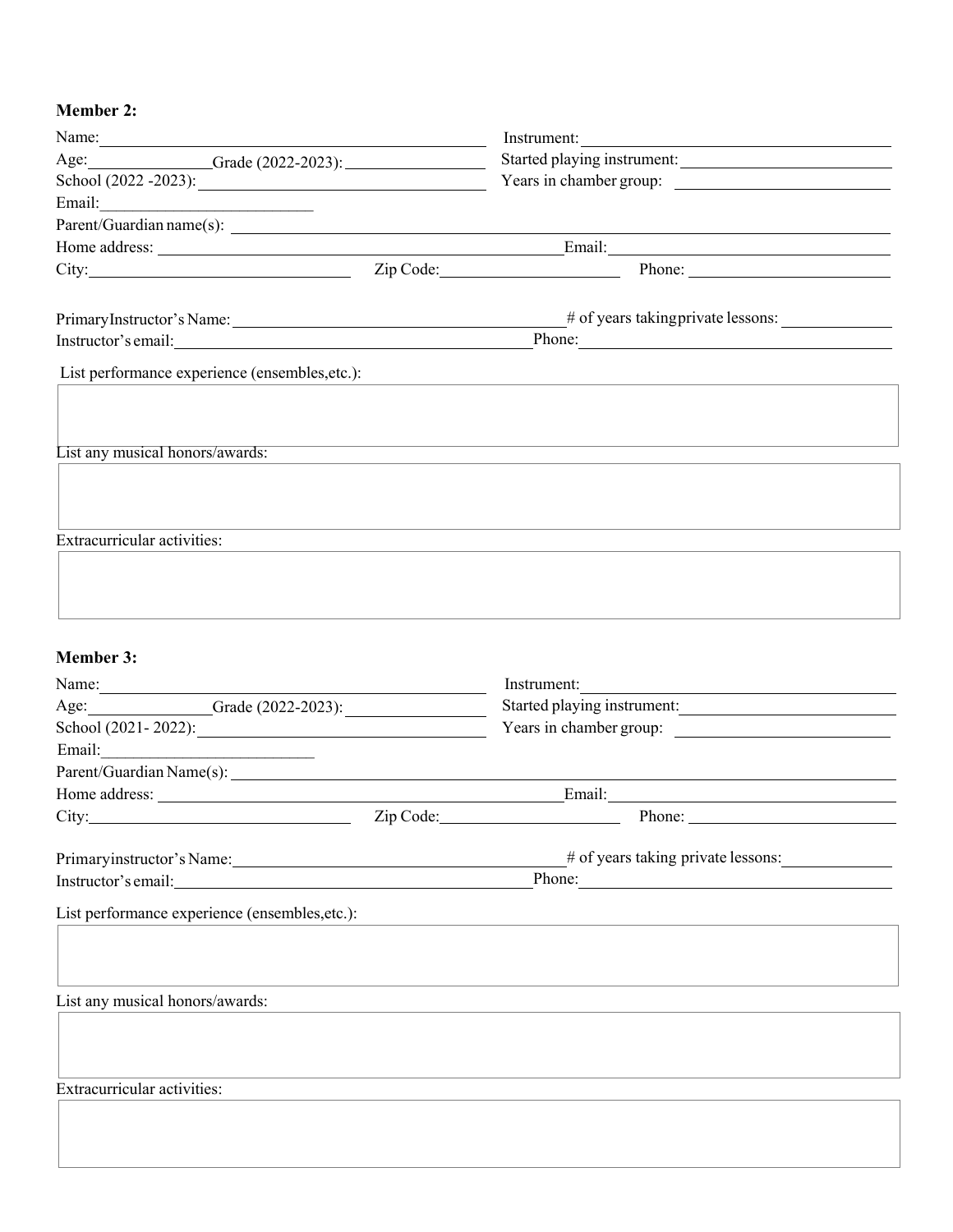# **Member :**

| Name:                                                                                                                                                                                                                         |                                       | Instrument:                                    |  |
|-------------------------------------------------------------------------------------------------------------------------------------------------------------------------------------------------------------------------------|---------------------------------------|------------------------------------------------|--|
| Age: Grade (2022-2023):                                                                                                                                                                                                       | Started playing instrument:           |                                                |  |
|                                                                                                                                                                                                                               |                                       |                                                |  |
| Email: <u>Alexander Communication</u>                                                                                                                                                                                         |                                       |                                                |  |
|                                                                                                                                                                                                                               |                                       |                                                |  |
|                                                                                                                                                                                                                               |                                       |                                                |  |
|                                                                                                                                                                                                                               |                                       | City: <u>City:</u> Zip Code: 2.1 Phone: Phone: |  |
|                                                                                                                                                                                                                               |                                       |                                                |  |
|                                                                                                                                                                                                                               |                                       | # of years taking private lessons:             |  |
|                                                                                                                                                                                                                               |                                       |                                                |  |
|                                                                                                                                                                                                                               |                                       |                                                |  |
| List performance experience (ensembles, etc.):                                                                                                                                                                                |                                       |                                                |  |
|                                                                                                                                                                                                                               |                                       |                                                |  |
|                                                                                                                                                                                                                               |                                       |                                                |  |
| List any musical honors/awards:                                                                                                                                                                                               |                                       |                                                |  |
|                                                                                                                                                                                                                               |                                       |                                                |  |
|                                                                                                                                                                                                                               |                                       |                                                |  |
|                                                                                                                                                                                                                               |                                       |                                                |  |
| Extracurricular activities:                                                                                                                                                                                                   |                                       |                                                |  |
|                                                                                                                                                                                                                               |                                       |                                                |  |
|                                                                                                                                                                                                                               |                                       |                                                |  |
|                                                                                                                                                                                                                               |                                       |                                                |  |
|                                                                                                                                                                                                                               |                                       |                                                |  |
|                                                                                                                                                                                                                               |                                       |                                                |  |
| <b>Member 5:</b>                                                                                                                                                                                                              |                                       |                                                |  |
| Name: Name and the second contract of the second contract of the second contract of the second contract of the second contract of the second contract of the second contract of the second contract of the second contract of |                                       | Instrument:                                    |  |
| Age: Grade (2022-2023):                                                                                                                                                                                                       |                                       | Started playing instrument:                    |  |
|                                                                                                                                                                                                                               |                                       | years in chamber group:                        |  |
| Email:                                                                                                                                                                                                                        |                                       |                                                |  |
|                                                                                                                                                                                                                               |                                       |                                                |  |
|                                                                                                                                                                                                                               |                                       |                                                |  |
| City:                                                                                                                                                                                                                         | Zip Code:<br><b>Contract Contract</b> | Phone:                                         |  |
|                                                                                                                                                                                                                               |                                       |                                                |  |
|                                                                                                                                                                                                                               |                                       | # of years taking private lessons:             |  |
| Instructor's email:                                                                                                                                                                                                           |                                       |                                                |  |
| List performance experience (ensembles, etc.):                                                                                                                                                                                |                                       |                                                |  |
|                                                                                                                                                                                                                               |                                       |                                                |  |
|                                                                                                                                                                                                                               |                                       |                                                |  |
|                                                                                                                                                                                                                               |                                       |                                                |  |
| List any musical honors/awards:                                                                                                                                                                                               |                                       |                                                |  |
|                                                                                                                                                                                                                               |                                       |                                                |  |
|                                                                                                                                                                                                                               |                                       |                                                |  |
|                                                                                                                                                                                                                               |                                       |                                                |  |
|                                                                                                                                                                                                                               |                                       |                                                |  |
| Extracurricular activities:                                                                                                                                                                                                   |                                       |                                                |  |
|                                                                                                                                                                                                                               |                                       |                                                |  |
|                                                                                                                                                                                                                               |                                       |                                                |  |
|                                                                                                                                                                                                                               |                                       |                                                |  |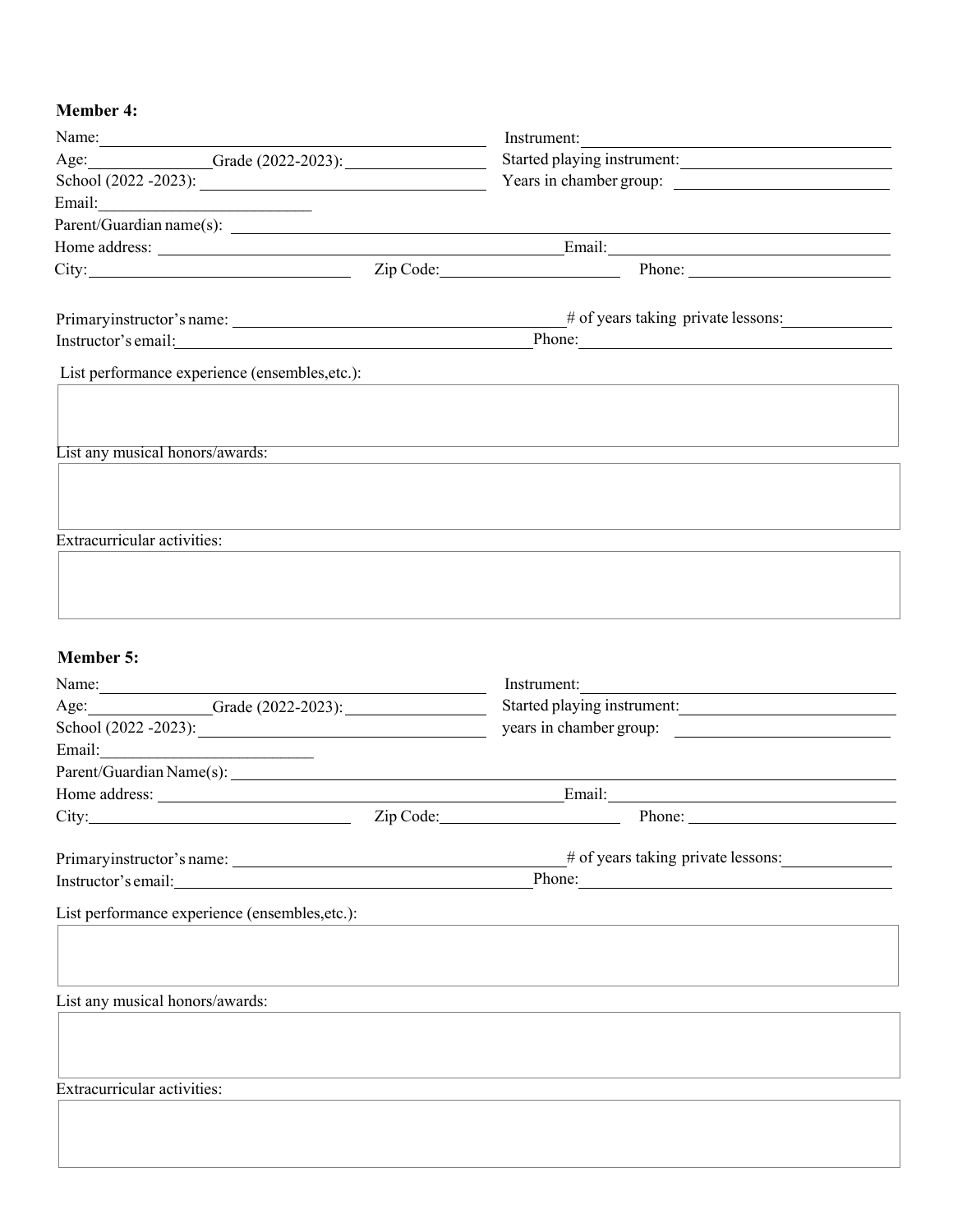#### **Member 6:**

| Name:                                                                             |  | Instrument:                                      |  |  |
|-----------------------------------------------------------------------------------|--|--------------------------------------------------|--|--|
| Age: Grade (2022-2023): Started playing instrument:                               |  |                                                  |  |  |
|                                                                                   |  | School $(2022 - 2023)$ : Years in chamber group: |  |  |
|                                                                                   |  |                                                  |  |  |
| Parent/Guardian name(s):                                                          |  |                                                  |  |  |
| Home address:                                                                     |  |                                                  |  |  |
|                                                                                   |  | City: <u>City:</u> Zip Code: 2.1 Phone: Phone:   |  |  |
|                                                                                   |  | # of years taking private lessons:               |  |  |
|                                                                                   |  | Instructor's email: Phone: Phone: Phone:         |  |  |
| List performance experience (ensembles, etc.):<br>List any musical honors/awards: |  |                                                  |  |  |
| Extracurricular activities:                                                       |  |                                                  |  |  |

#### **APPLICATION DEADLINE IS WEDNESDAY, JUNE 29, 2022**